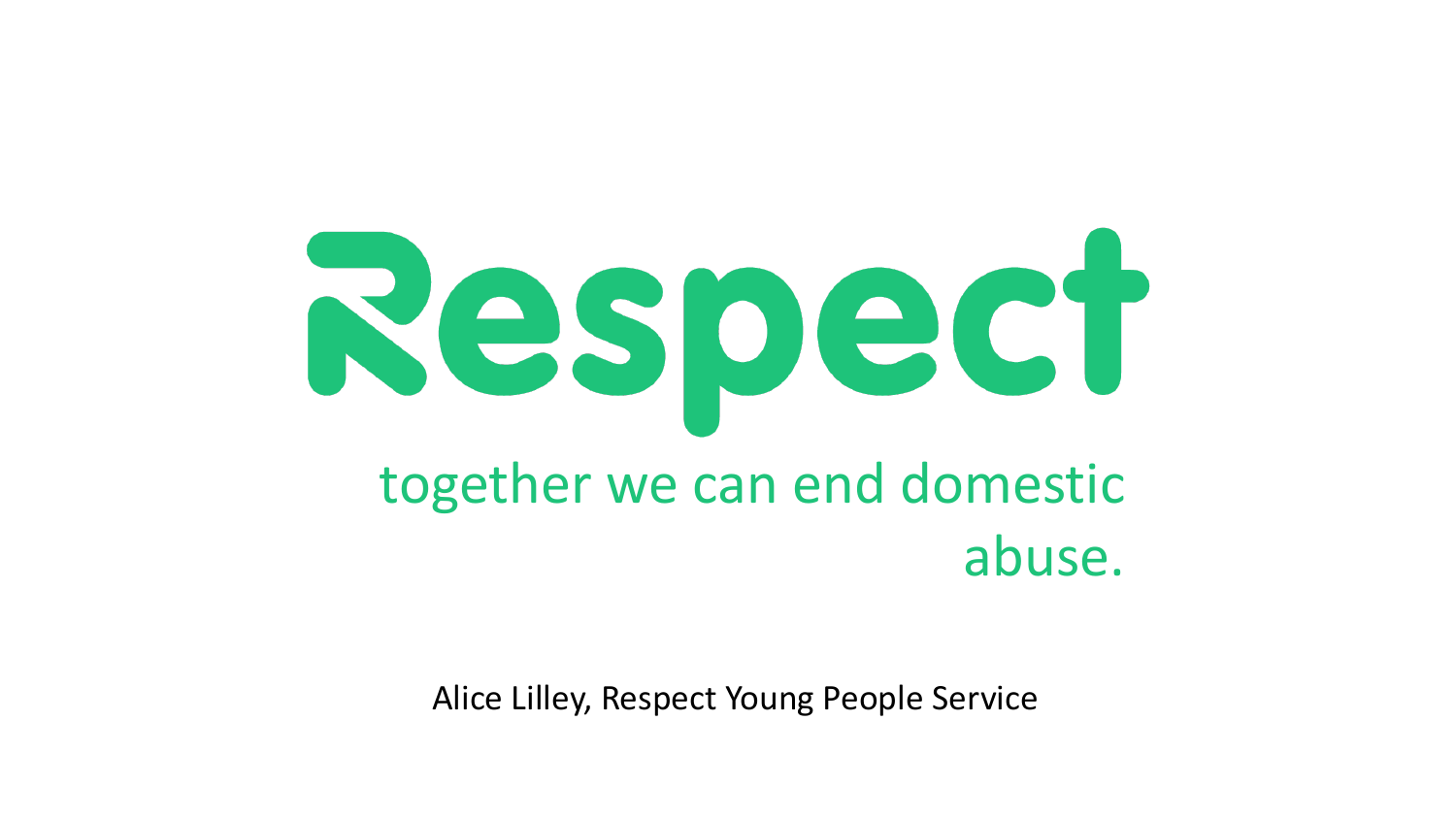#### About us

Respect is a pioneering UK membership organisation in the domestic abuse sector.

We lead on the development of safe, effective work with perpetrators, male victims, and young people using violence in their close relationships. As a 2nd tier organisation, we provide leadership across 3 main themes:

#### Influence

- We use our expertise, and that of our members, to help shape thinking and to influence policy, practice and legislation.
- We push for strategic, well-funded, crossgovernment, multi-agency responses to domestic abuse that centre the needs of adult and child survivors.

#### Support

- We provide leadership and guidance to our members and the wider sector.
- We provide training and workforce development.
- We set standards for, and accredit, specialist responses to domestic abuse, both for perpetrators and male victims.

#### Innovate

- We work with partners to develop, test and scale up innovative new responses to domestic abuse.
- We deliver the Respect Phoneline for perpetrators and the Men's Advice Line for male victims of domestic abuse.
- We work with research partners to develop the evidence base that underpins our work.

#### www.respect.uk.net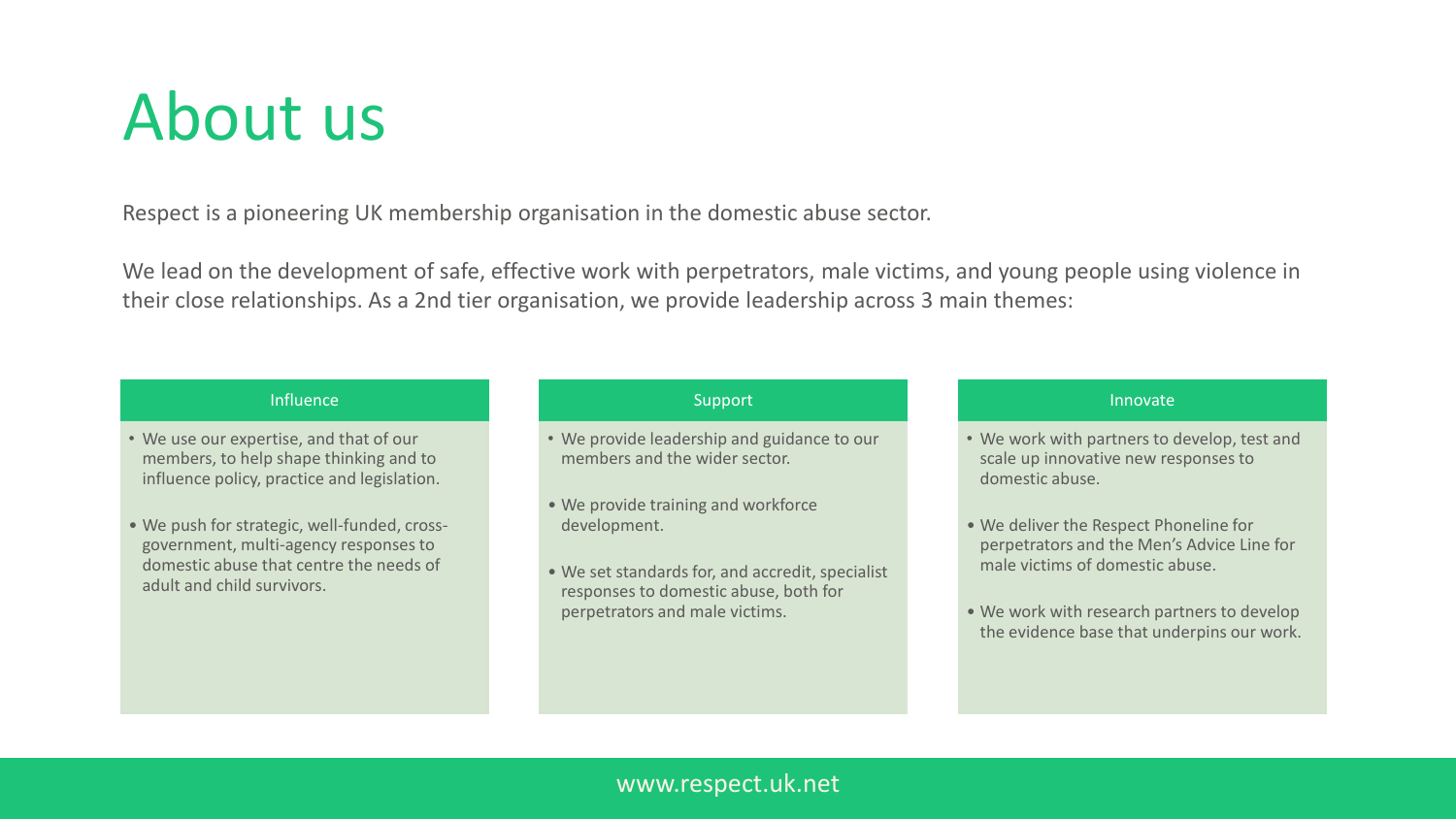### Our vision

Our vision is to end domestic abuse. It's a simple ask and a daunting task. We know it will take generations of hard work to get there.

In the meantime, we want to live in a world where domestic abuse is not tolerated, where perpetrators are held to account and survivors' safety and wellbeing is centred.

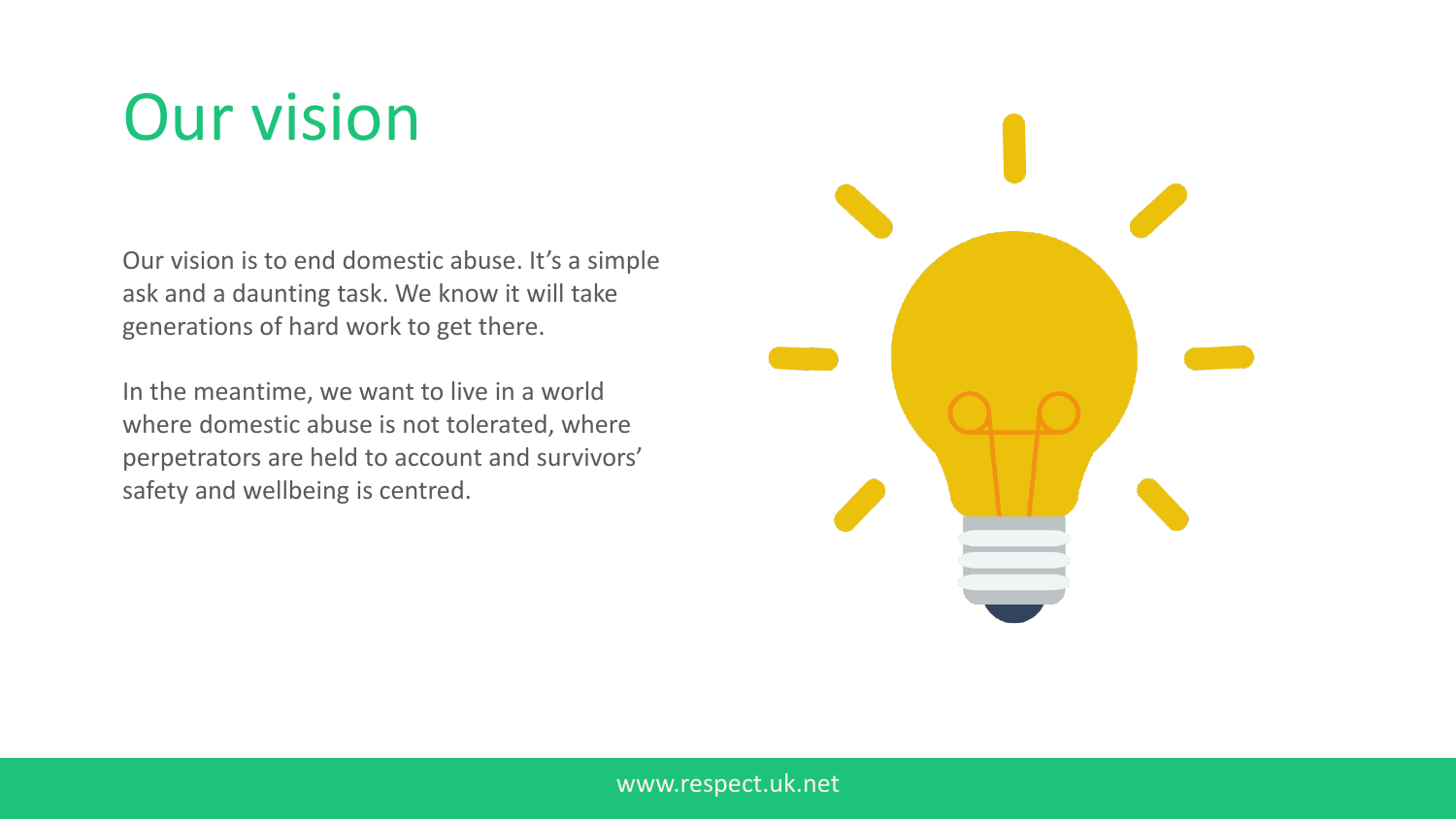

### Our key areas of work

We know that we can't achieve our vision alone. The scale of the problem is just too big and complex for one organisation to solve. It requires coordinated action across society, with everyone working together.

As an organisation we focus on 3 strands of work:

Perpetrators of domestic abuse are held accountable, offered the chance to change, and stopped from causing further harm.

Young people who cause harm to family members/carers or in their intimate relationships are offered responses that recognise both their vulnerability and the risk they pose.

Male victims of domestic abuse are supported to escape and recover from the abuse they have experienced through a range of responses designed to meet their needs.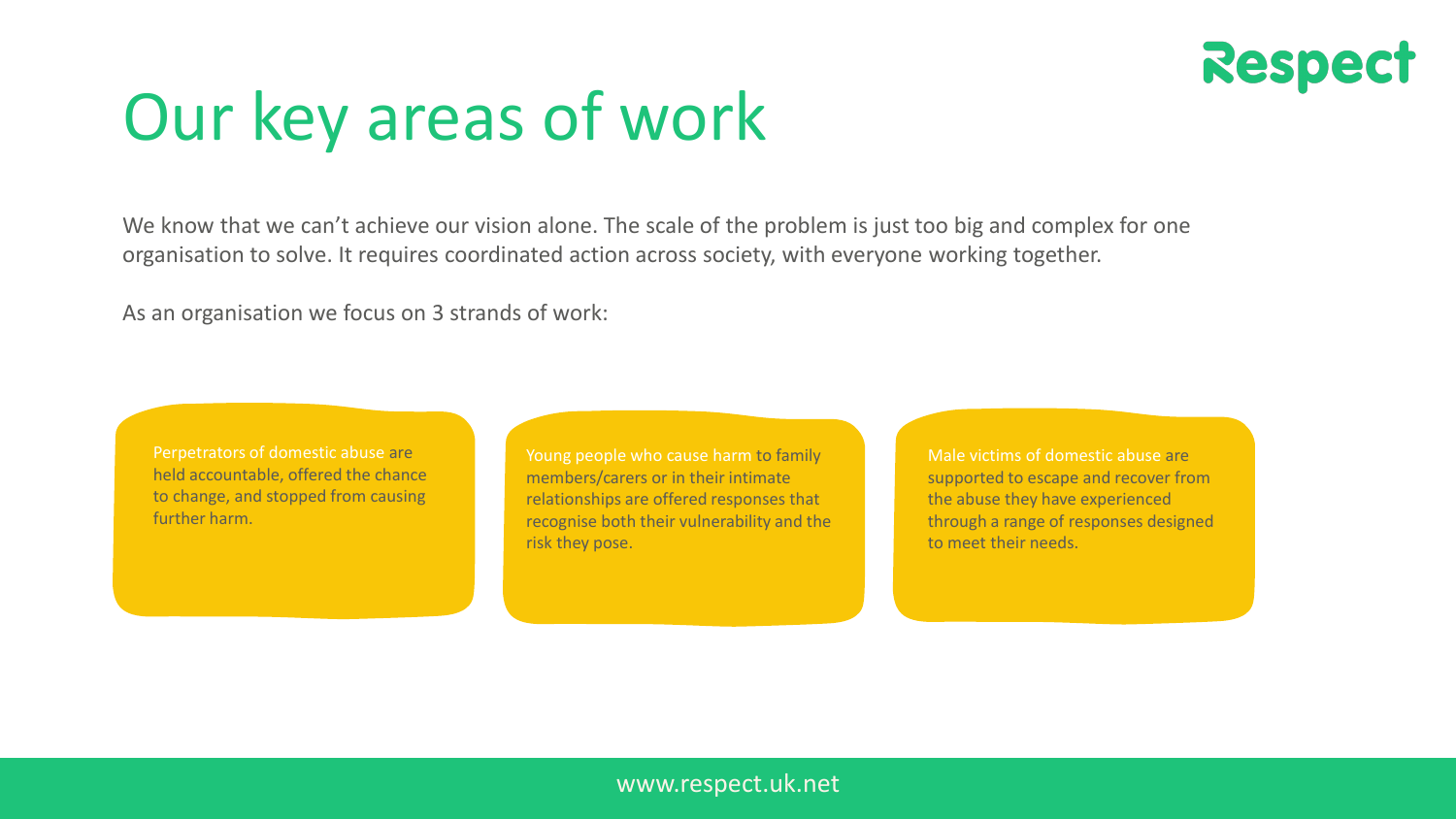

Training and implementation support

Respect Young People's Programme RYPP



CAPVA Early intervention: training and toolkits

Teenage relationship Abuse: training and toolkits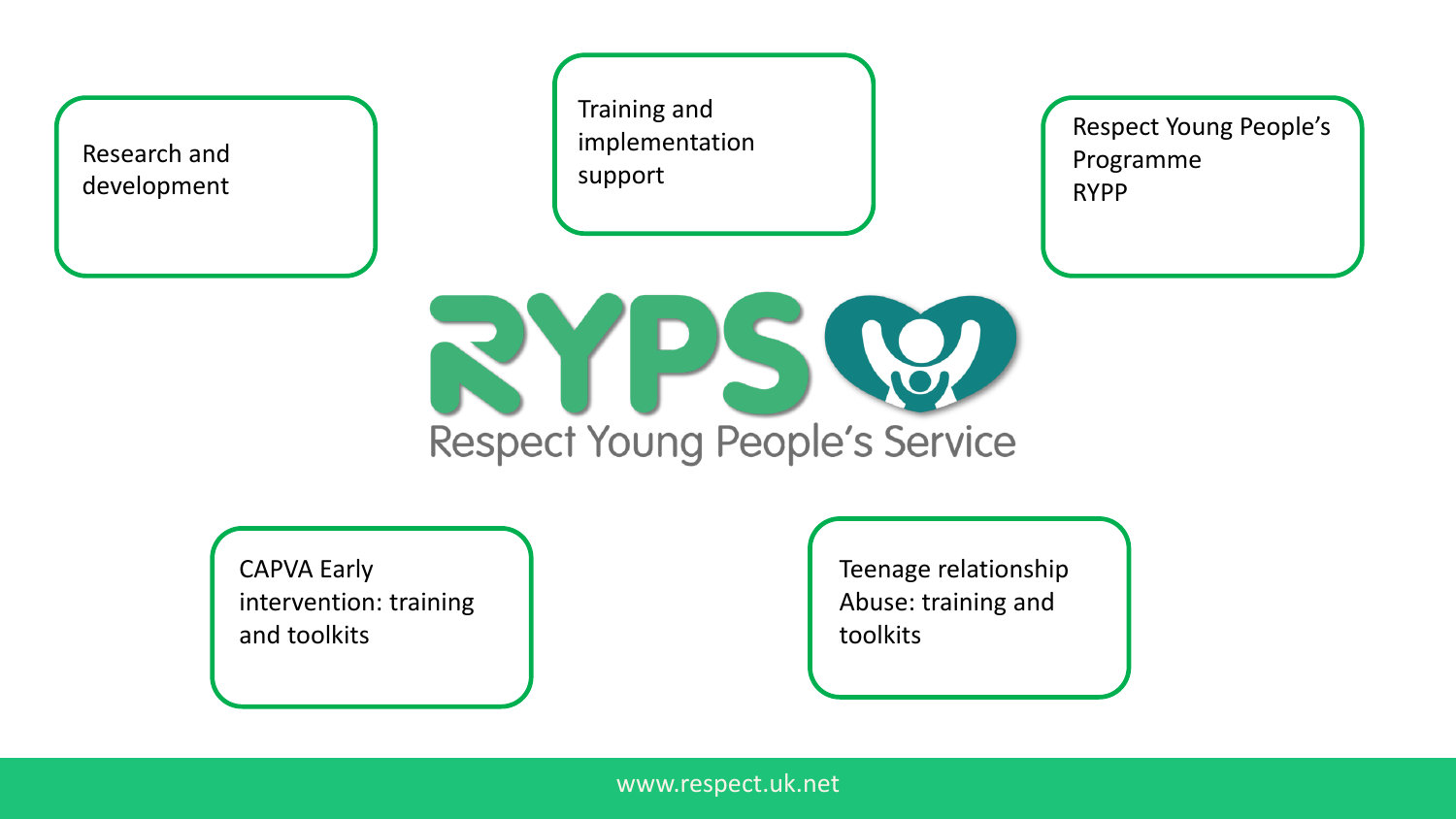## Respect Young People's Service

In 2020-21:

Trained 261 professionals in RYPP

Trained 237 professionals in Early Intervention for CAPVA

Developed resources and training for Teenage relationship Abuse interventions Areas of development/ research

Analysis of RYPP intervention for neurodiverse young people

Implementation models and support

Teenage relationship abuse interventions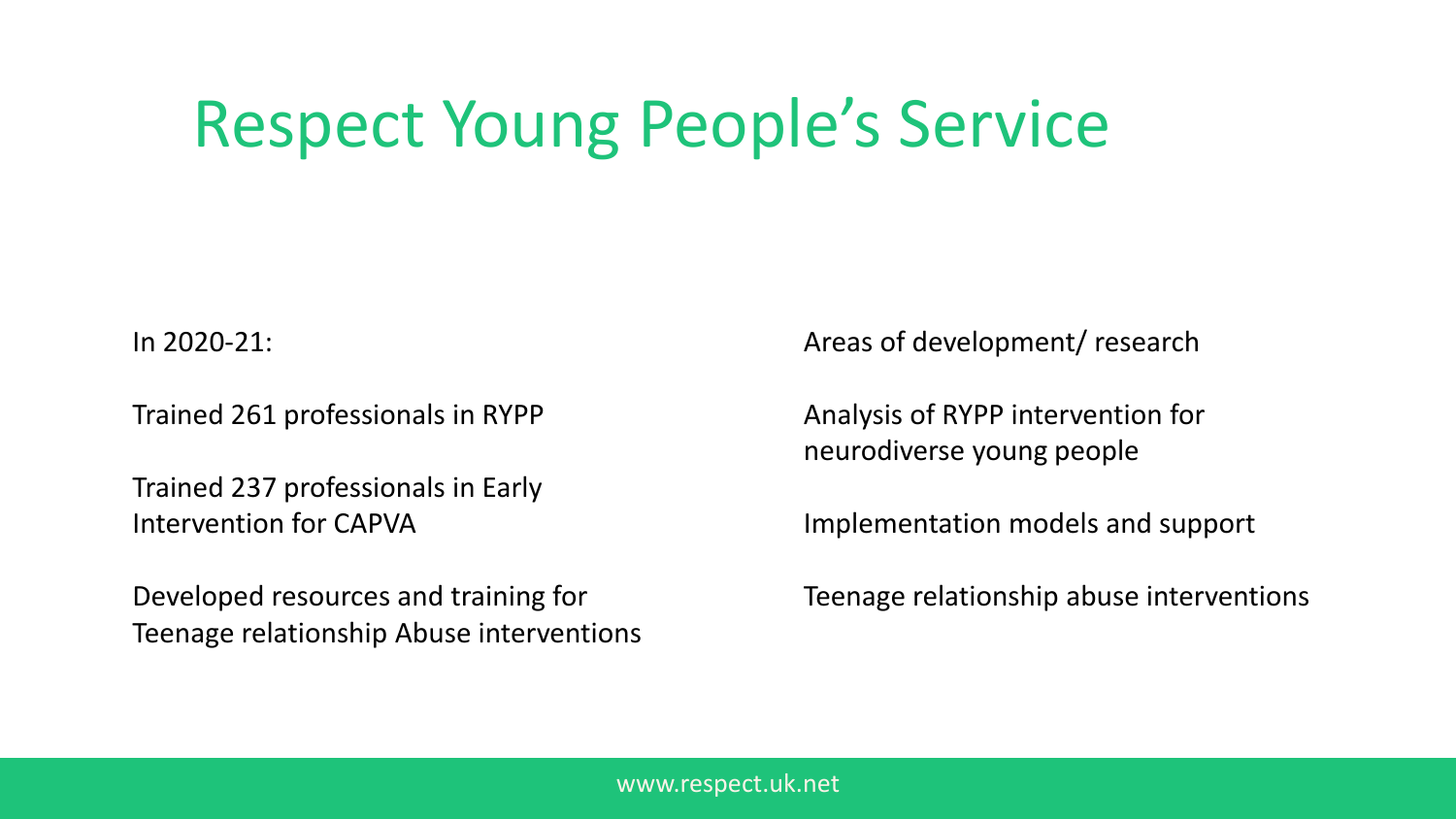#### RYPP Intervention

- **Engagement**
- Assessment / Risk Assessment
- Sessions Young People (Individual or Group)
- Parenting Sessions
- Family Agreements / Reviews
- Evaluation

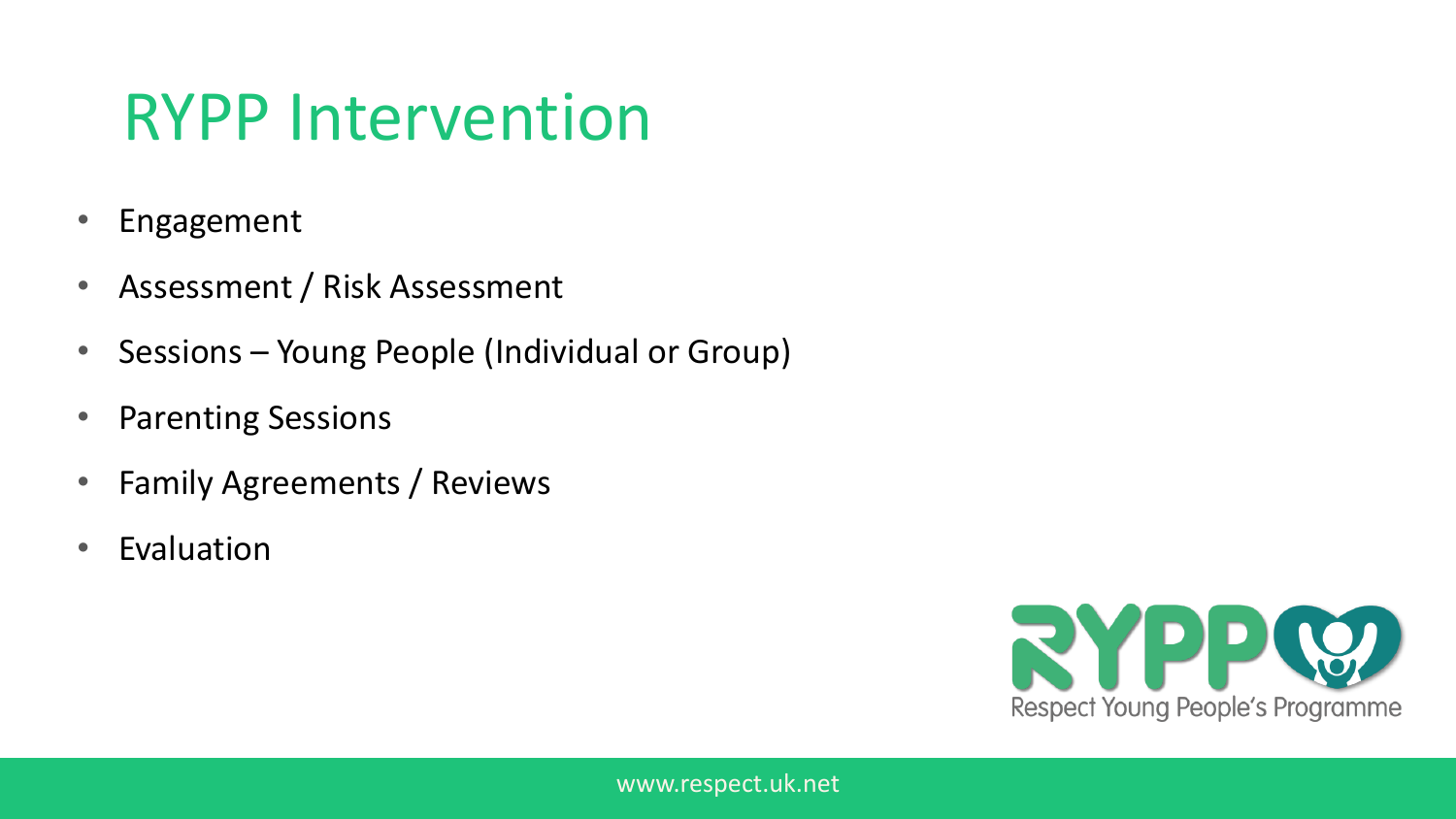### Programme structure

**RYPP flow diagram** 

18 Sessions delivered over 12 weeks 7 sessions with parents 2 family sessions 9 sessions YP 1 exit / closure session

Delivered in accordance with practice and implementation manuals

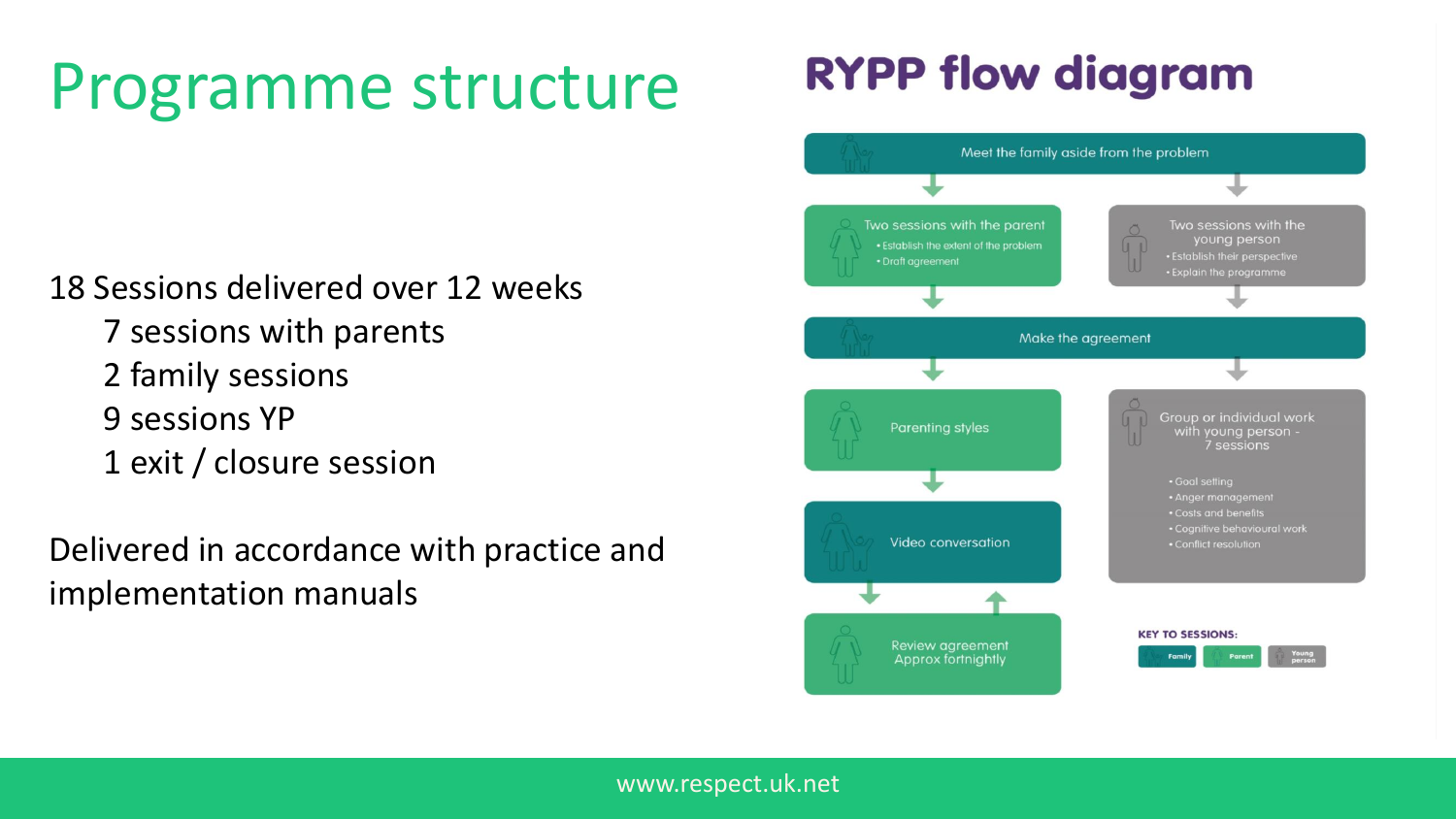# Theories that underpin the RYPP programme



www.respect.uk.net

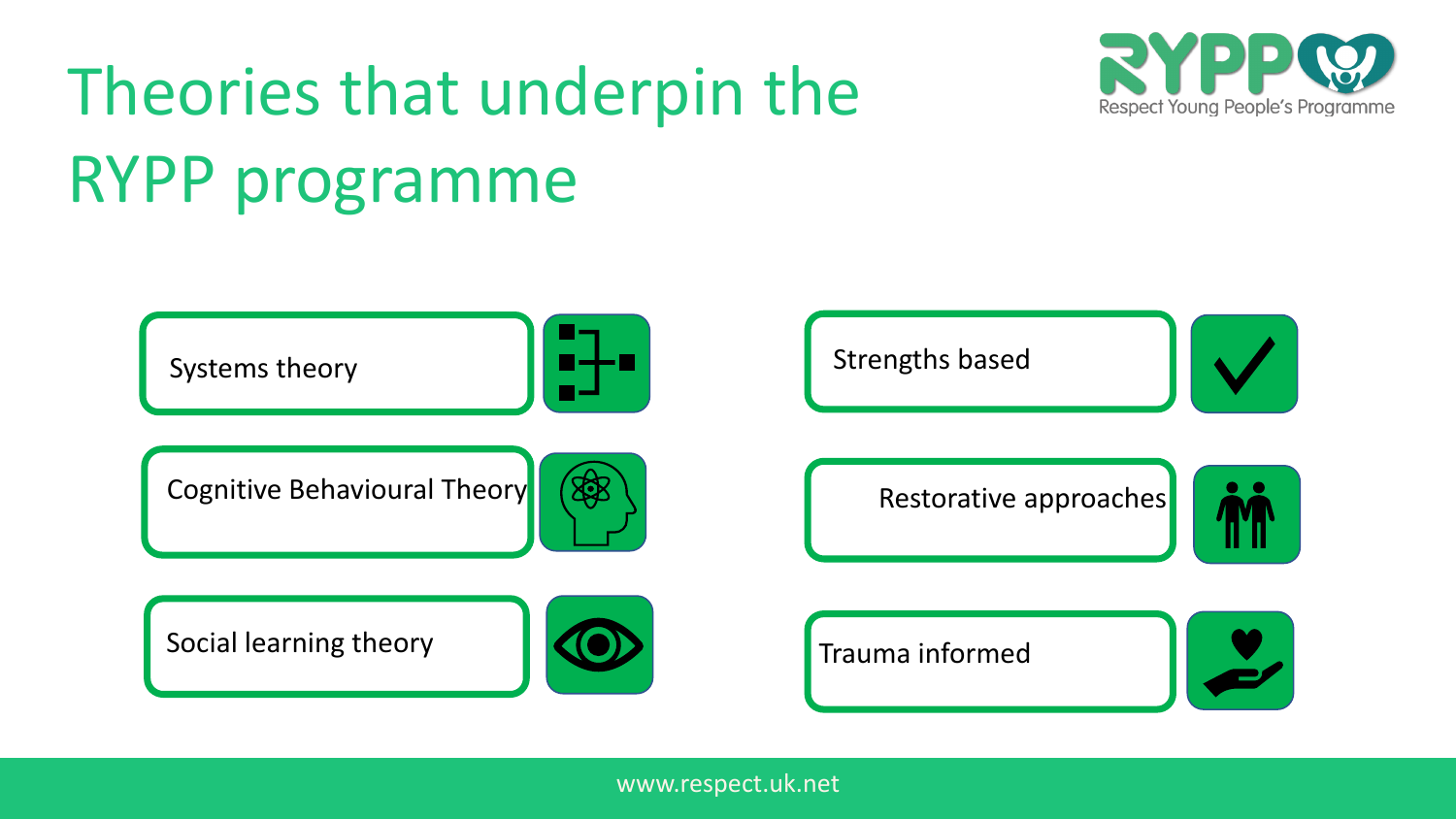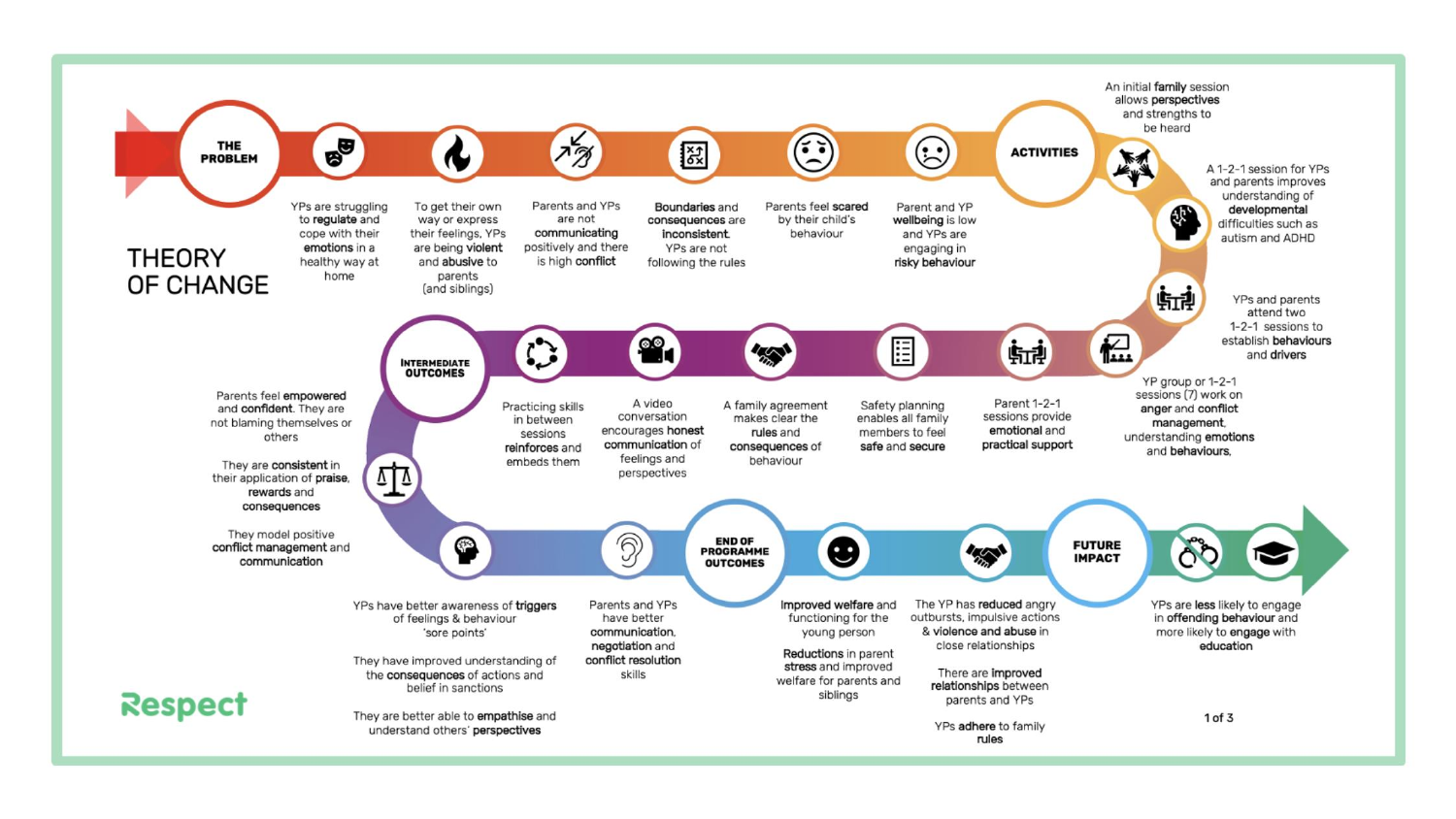# Respect sample case file analysis 2021

- Most common types of abuse being used were emotional/ psychological (89%) and physical (88%)
- 70% had destroyed property (breaking doors, holes in wall etc)
- In 28% of the cases siblings were also physically abused
- 89% of adult victims of emotional abuse were mothers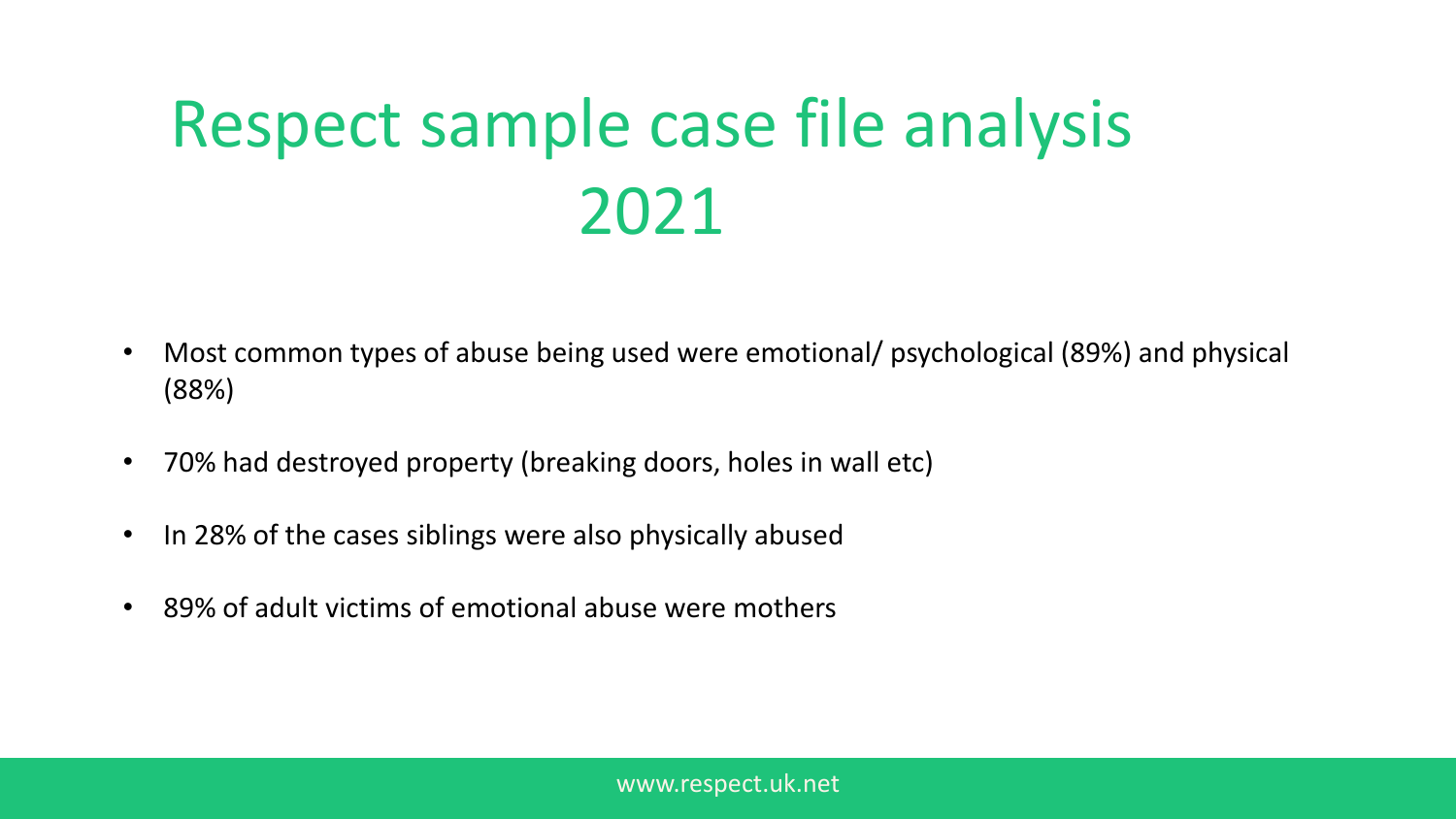## Differences made (RYPP)

- Two-thirds of parents reported improvements in their child's overall mental health and conduct
- Over half (56%) of children reported improvements in their overall mental health
- The programme is effective in producing change in the areas it targets YP mental well-being, conduct, parental relationships but less so on peer relationships (not a target area for the RYPP)

Social research unit, 2016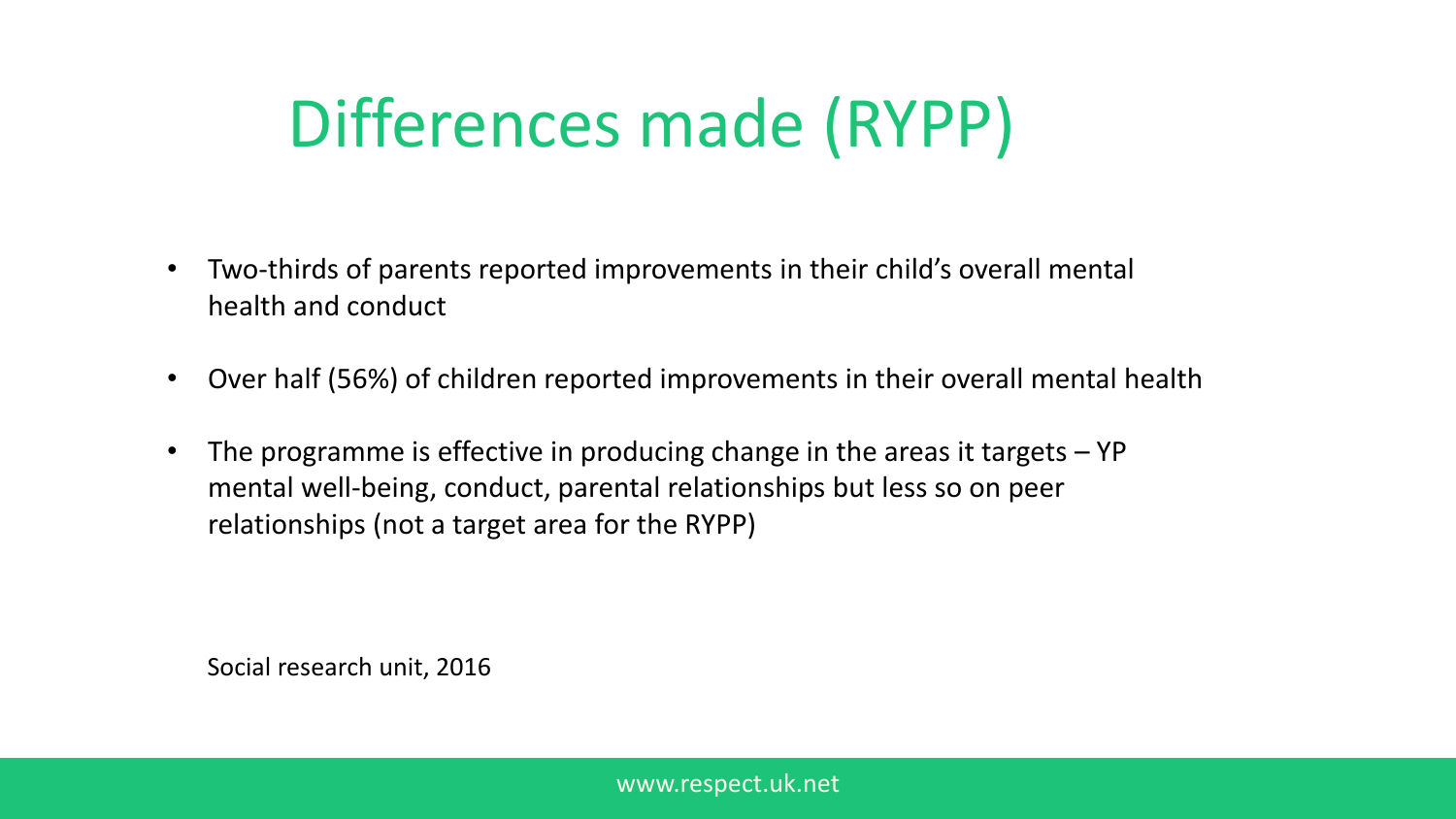### Implementation: learning

- Support for families on a needs led basis- including early intervention and more intense therapeutic support
- Referral pathways in place and a range of support services available
- Awareness raising needed amongst professionals
- Ongoing implementation support
- Effective outcomes monitoring